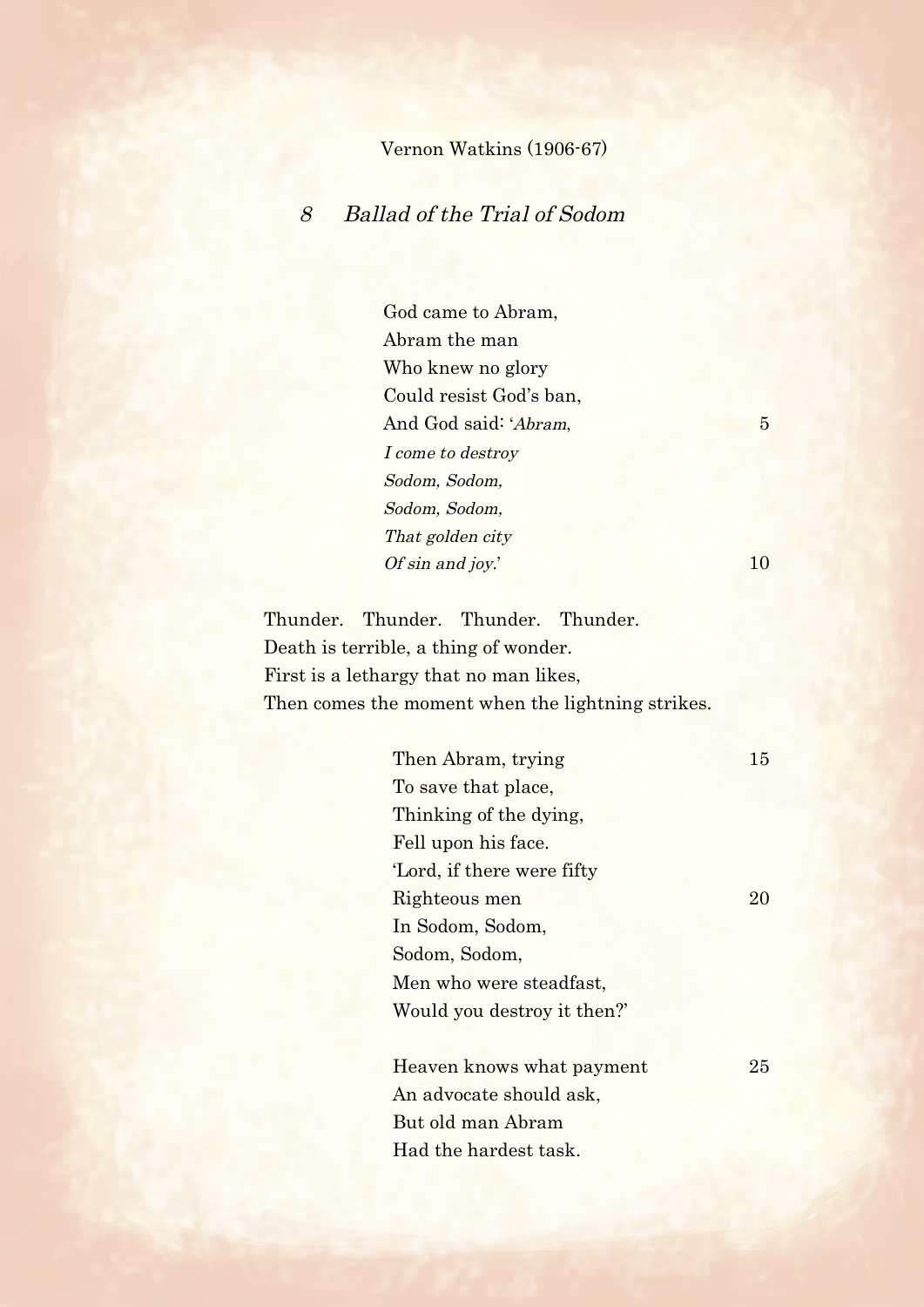He looked at Sodom And he heard God's voice: 30 'Sodom, Sodom, Sodom, Sodom; Hide not the city That my hand destroys.'

And Abram was trying 35 To save that place. He lay for a long time And could not lift his face. 'White though the lightning Where the thunder rolls 40 Towards Sodom, Sodom, Sodom, Sodom, I shall not destroy it If there are fifty souls.'

And Abram pondered. 45 He could not make amends. It lightened and thundered. He counted up his friends. 'Lord God, have patience. May flesh be left alive 50 In Sodom, Sodom, Sodom, Sodom, That doomed city, If the fifty lack five?'

The Lord God darkened 55 Like a fiery cloud. Abram waited As he lay there bowed; He saw Hell's demons  $\ln a$  midnight dive 60 In Sodom, Sodom, Sodom, Sodom.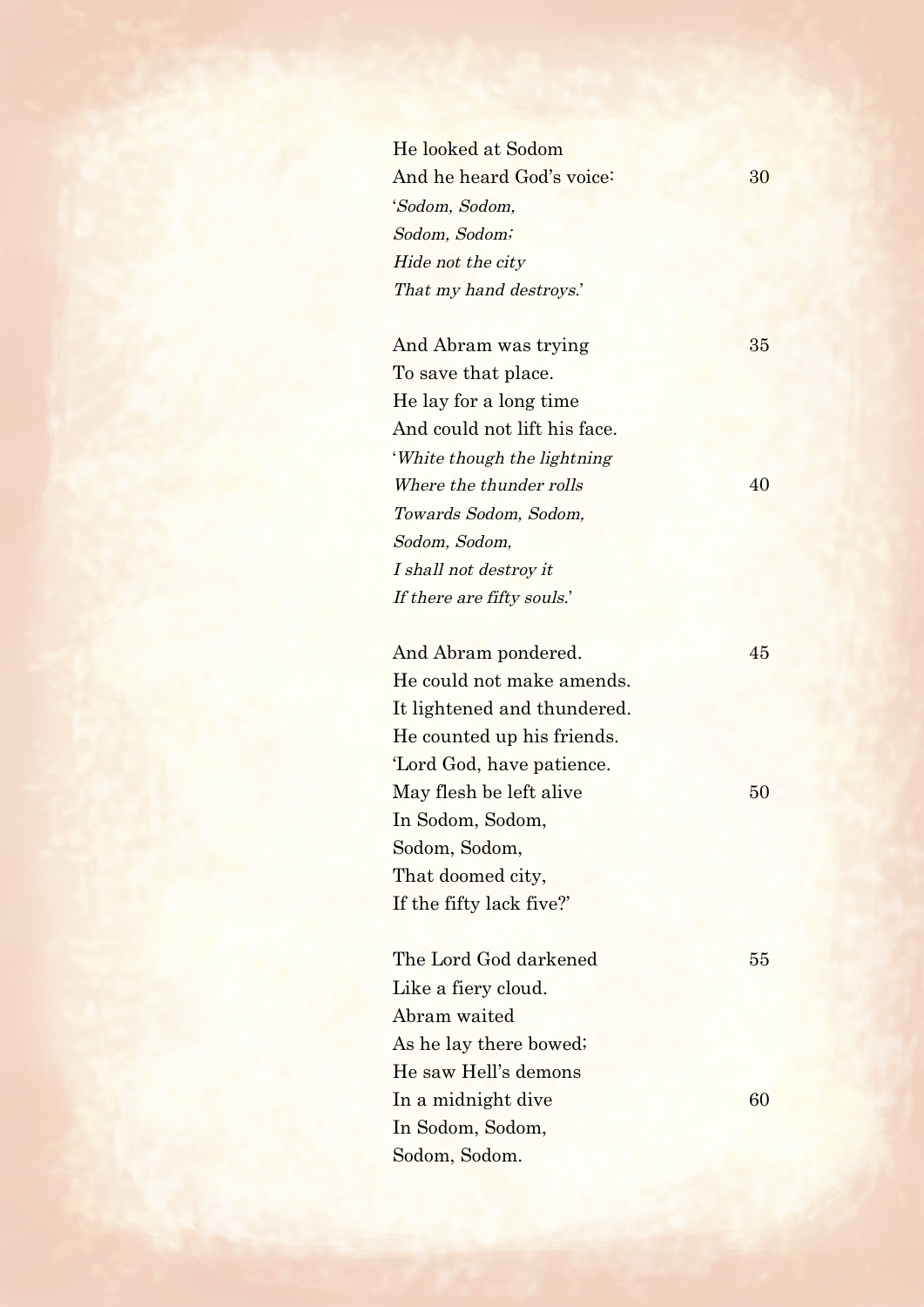## 'I shall not destroy it For the forty-and-five.'

'Lord God, have patience. 65 Destruction is just; To hide the accursed In the darkest dust. But should there be forty In the temple found 70 Of Sodom, Sodom, Sodom, Sodom, Then would you brand it, Raze it to the ground?'

Abram breathed. 75 A long breath he took. He thought of the temple, And the temple shook. Monsters of sacrilege Sprawled where it stood 80 In Sodom, Sodom, Sodom, Sodom. 'I would not brand it For the forty good.'

| And Abram knew,           | 85 |
|---------------------------|----|
| Abram knew,               |    |
| This was the hardest      |    |
| Peace for which to sue.   |    |
| 'Lord God, forgive me     |    |
| That I should speak again | 90 |
| Of Sodom, Sodom,          |    |
| Sodom, Sodom.             |    |
| Would you spare the city  |    |
| For thirty good men?      |    |

Thunder. Thunder. Thunder. Thunder. 95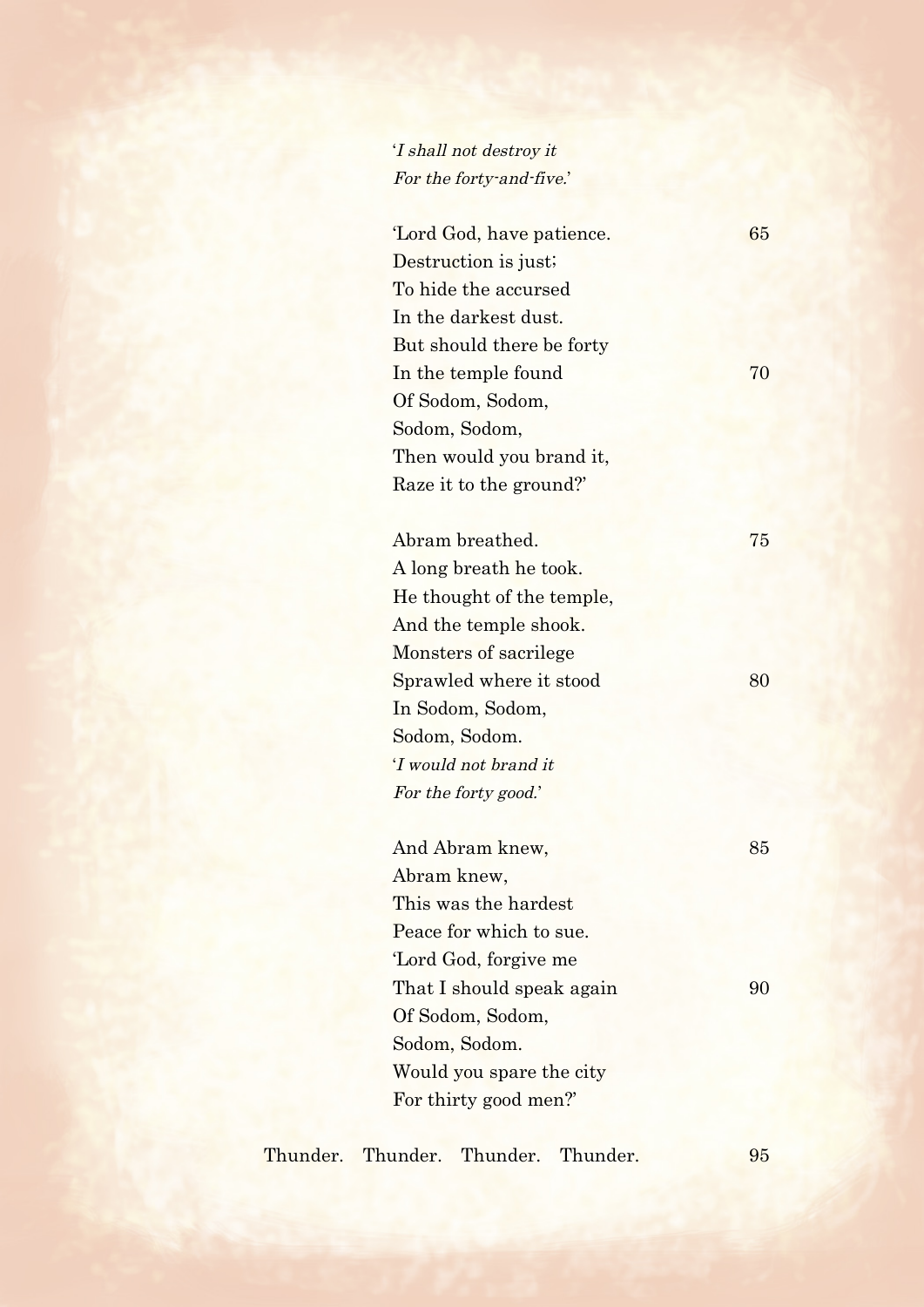Death is terrible, a thing of wonder. First is a lethargy that no man likes, Then comes the moment when the lightning strikes.

| 100 |
|-----|
|     |
|     |
|     |
|     |
| 105 |
|     |
|     |
|     |
|     |

| Abram was silent.       |     |
|-------------------------|-----|
| Abram was dumb.         | 110 |
| He heard Hell's demons  |     |
| Beating on a drum.      |     |
| He saw men carried      |     |
| Under long, slim poles  |     |
| Through Sodom, Sodom,   | 115 |
| Sodom, Sodom.           |     |
| Lord, would you save it |     |
| For twenty souls?'      |     |
|                         |     |
| This was the last time. |     |
| This was the last.      | 120 |
| Now for the brimstone   |     |
| And the blinding blast. |     |
| He saw huge darkness    |     |
| Like a hangman's hood   |     |
| On Sodom, Sodom,        | 125 |
| Sodom, Sodom.           |     |
| 'I still would spare it |     |
| For the twenty good.'   |     |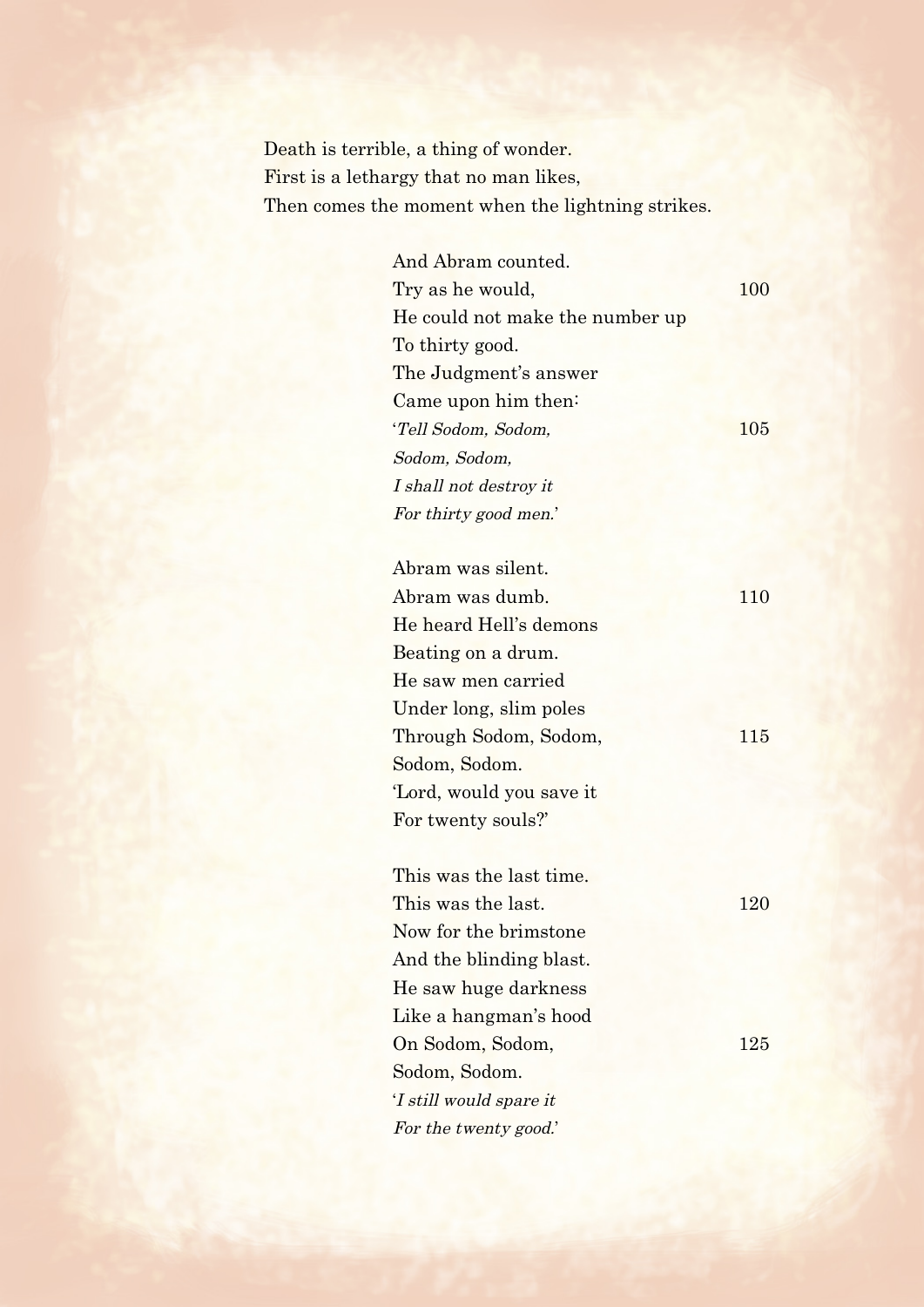| Lord, Thou art just.       |     |
|----------------------------|-----|
| Lord, Thou art just.       | 130 |
| How should we utter        |     |
| Who are less than dust?    |     |
| Yet so wicked              |     |
| Are the hearts of men      |     |
| In Sodom, Sodom,           | 135 |
| Sodom, Sodom.              |     |
| Still would you spare it   |     |
| If the good were ten?      |     |
|                            |     |
| Fearful the silence,       |     |
| Fearful the span           | 140 |
| Stretching that moment     |     |
| Between God and man.       |     |
| Abram sweated              |     |
| His life out then          |     |
| For Sodom, Sodom,          | 145 |
| Sodom, Sodom.              |     |
| 'I shall not destroy it    |     |
| If the good are ten.'      |     |
|                            |     |
| Abram the father           |     |
| Counting up the cost       | 150 |
| Saw faith plainly          |     |
| And knew that he had lost. |     |
| God looked at Sodom        |     |
| In that pleading place,    |     |
| Sodom, Sodom,              | 155 |
| Sodom, Sodom.              |     |
| Down looked Abram,         |     |
| And he lost his case.      |     |

## 1954

 (From The Death Bell: poems and ballads. London: Faber and Faber, 1954)